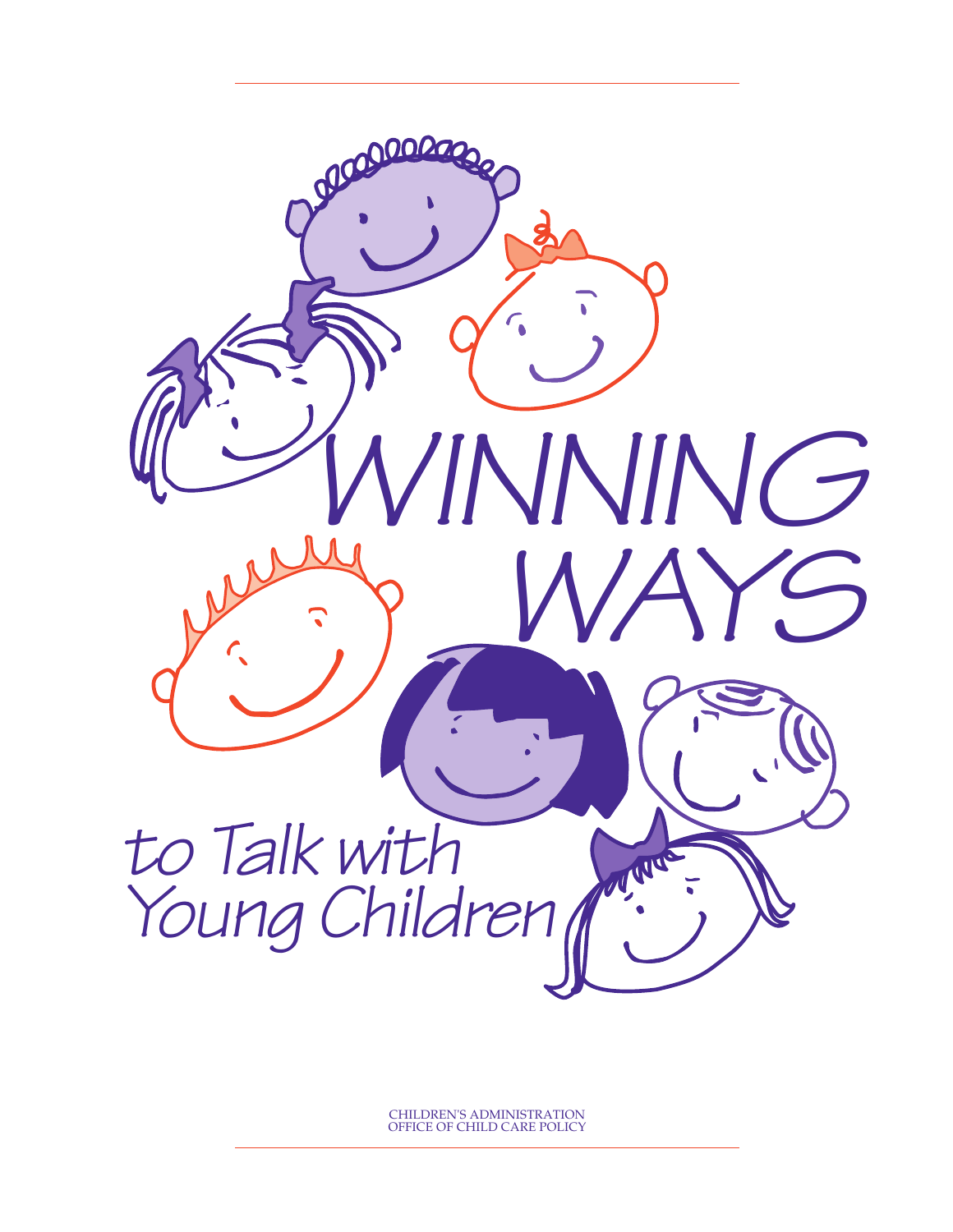Winning Ways to Talk with Young Children has been revised and reprinted by the Office of Child Care Policy, Children's Administration, Washington State Department of Social and Health Services, with permission from its original source, Virginia State University, Cooperative Extension Service — Dr. Valia Vincell, Child Development Specialist. Special Acknowledgment to Pat Brown, illustrations and editing.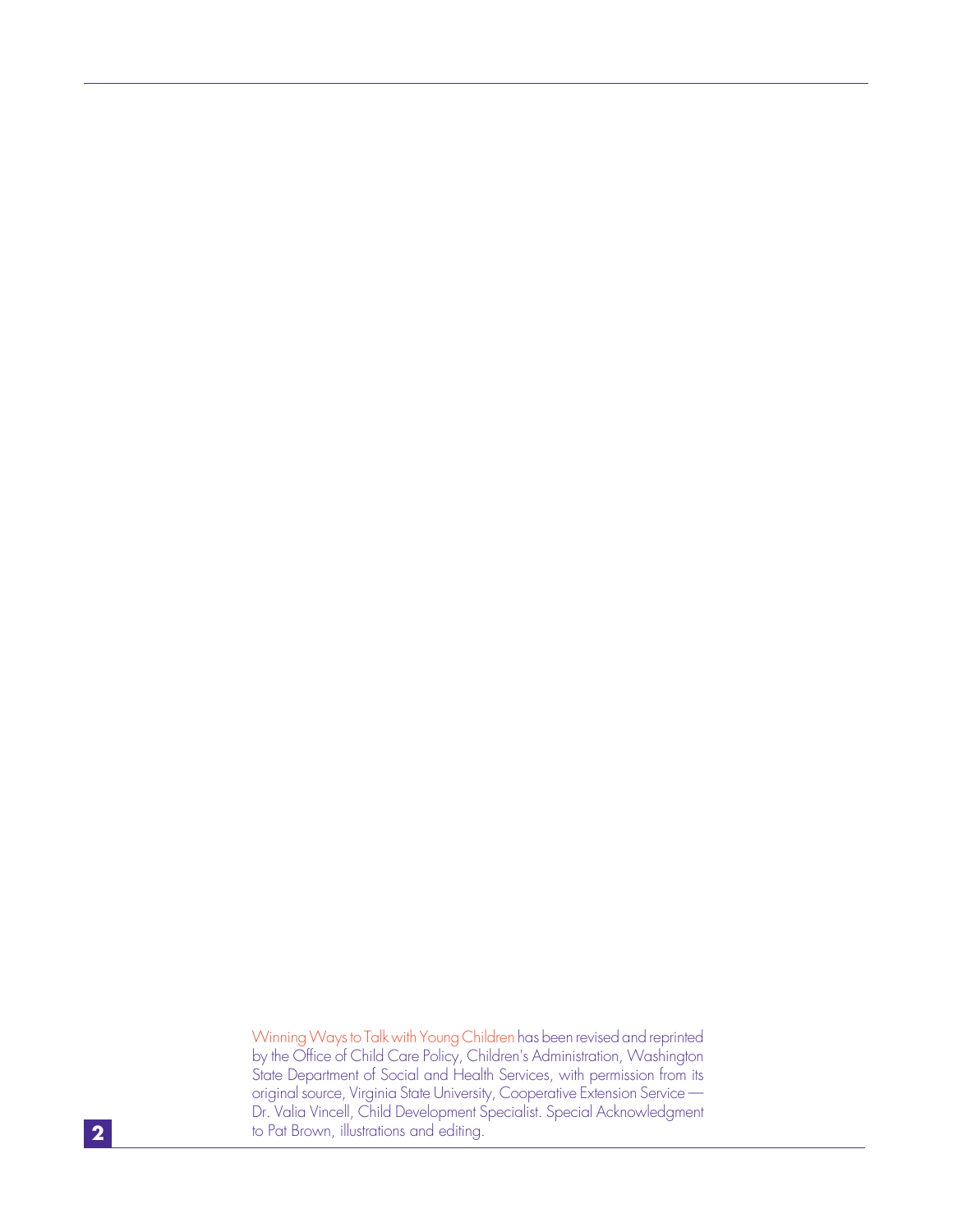

### **WINNING WAYS to Talk with Young Children**

What happens when words, ideas, and feelings leave our mouths and enter the ears and eyes of a child?

It's called communication. It takes in not only what we say, but how we say it. And it is a key element in the healthy growth of healthy children.

Communication is more than words. We communicate with looks - smiles and scowls; with actions - hugs and slaps, and even with silence - warm and cold.

Adults usually communicate well with children when giving directions or explaining common dangers. On the other hand, they often have a hard time communicating when feelings - the child's or their own - get involved.

**Winning Ways to Talk with Young Children** shows by example how to begin talking and listening with feeling. It suggests ways to channel words and feelings that will be heard ... but not hurtful.

Good communication is important for now and later. It helps children to develop self-confidence as well as solid relationships with others. It makes life more pleasant for them and with them. And it helps them grow into adults who have good feelings about themselves, which they can communicate.

Good communication leads to warm relationships, cooperation, and feelings of worth. Poor communication leads to frustrating relationships, conflict, and feelings of worthlessness. Learning to be a good communicator is a good investment.

The pages that follow offer some good ways to talk with children. Use them along with your own experience and understanding of the children in your life to create your own "winning ways."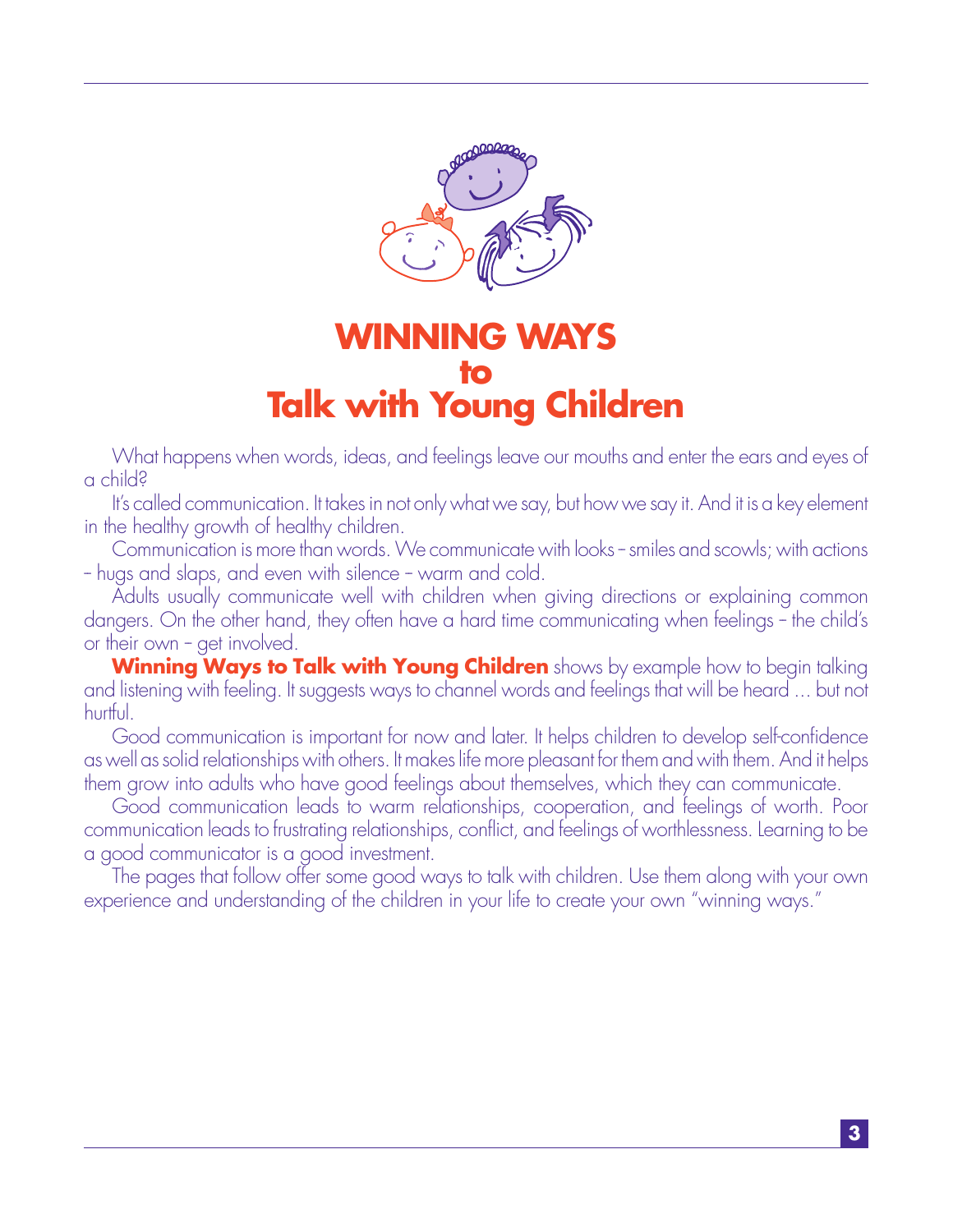# **COMMUNICATE ACCEPTANCE**

When children know that you accept them just as they are, they are able to grow, change, and feel good about themselves. When children feel good about themselves, they are likely to get along well with others.

Accepting children — just as they are — makes talking with them easier. Children who feel accepted are more likely to share their feelings as well as their problems. Then you will feel less in the dark as a parent, relative, friend, or caregiver.

Both you and the children in your life will be winners.

#### **WHEN ADULTS: CHILDREN FEEL:**

COMMAND "I'M BAD."

THREATEN "I'M WORTHLESS." PREACH "YOU DON'T LIKE ME." LECTURE "I CAN'T DO ANYTHING RIGHT."



**EXAMPLE:**

Melissa says, "Mommy, I'm scared to sleep alone." Which response communicates acceptance?

- A: You ought to be ashamed! You're acting like a big baby! You know there's nothing to be scared of!
- B: I know you're frightened. I'll turn on the light and leave the door open for you.

(Example "B" Communicates acceptance)

#### **REMEMBER:**

We can accept children without necessarily approving of their behavior. For example, we love and accept Sandra, but we don't accept her behavior when she pinches the baby or pulls the cat's tail.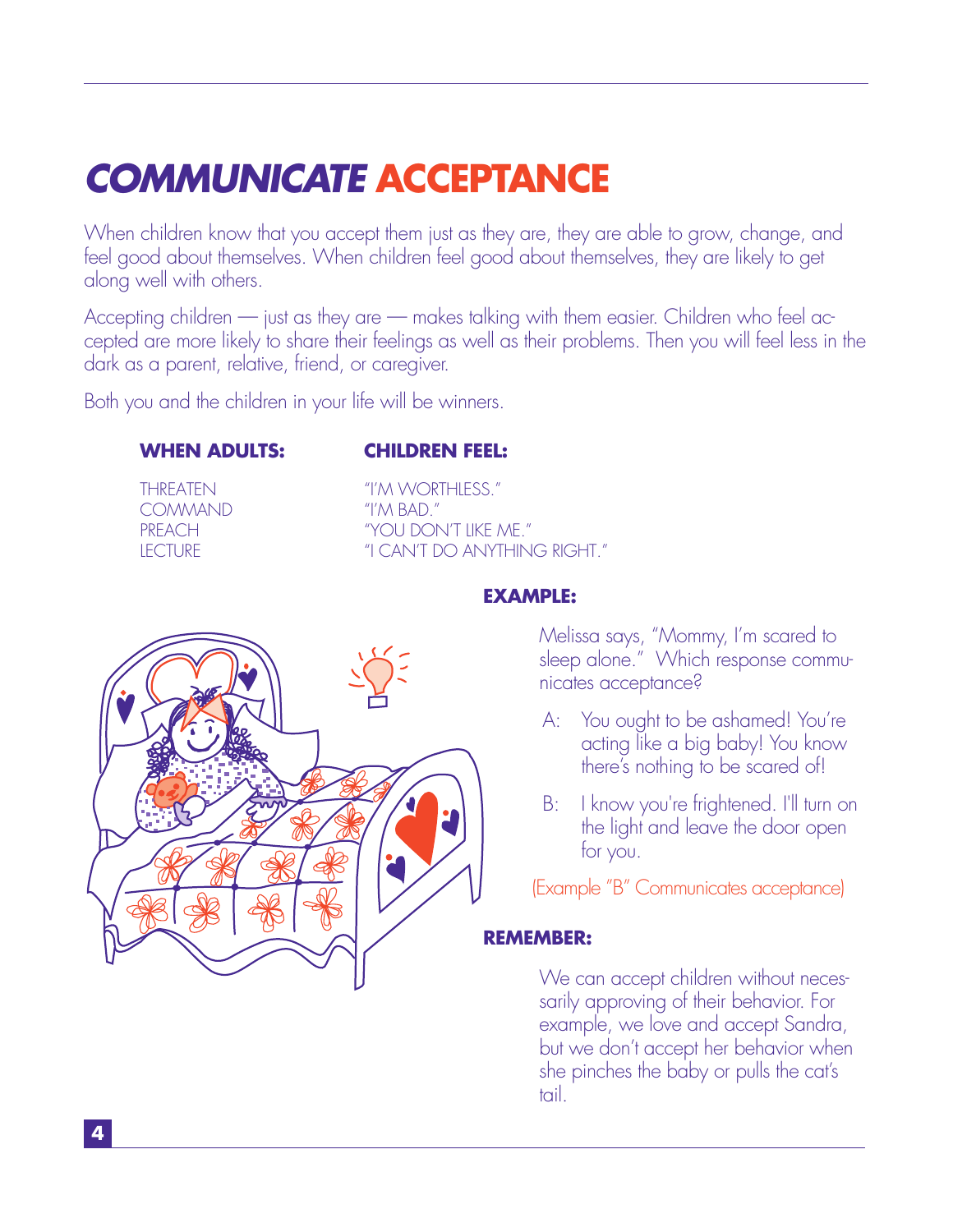

### **USE DOOR OPENERS**

Door openers are invitations to say more, to share ideas and feelings. They tell children that you're really listening and that you're interested. Door openers also tell children that their ideas are important and that they are accepted and respected for what they are saying.

#### **EXAMPLES:**

I see. ... Oh. ... Mm hmmm. ... How about that. ... Really? ... Tell me more. ... Say that again. I want to be sure I understand you. .... No kidding. ... That's interesting.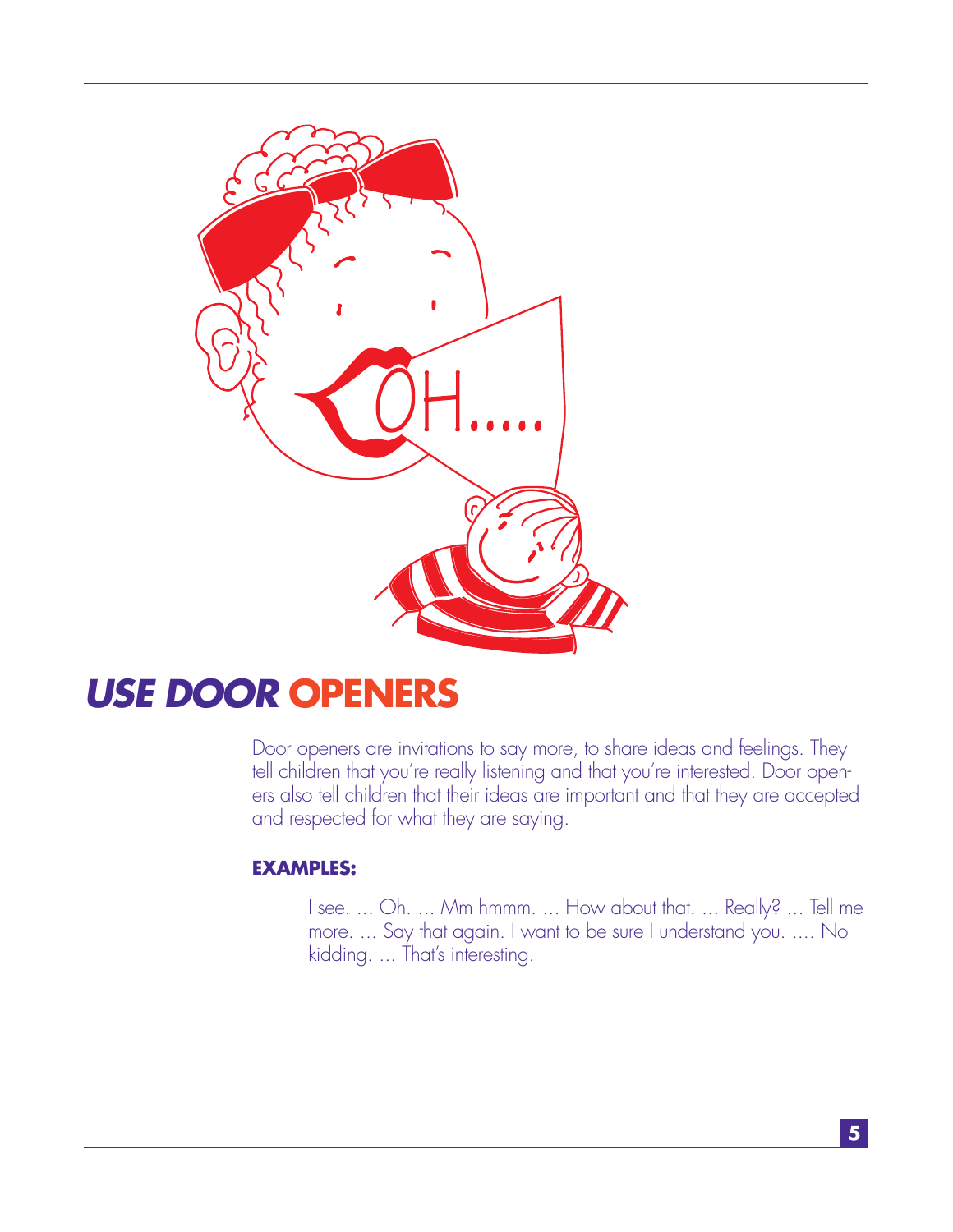# **LISTEN ATTENTIVELY**

Pay attention to what children say. Sometimes we're able to stop what we're doing in order to listen or listen while we're doing a chore like folding laundry. Young children usually want only 30 seconds or so to share their thoughts, their discoveries, and their enthusiasm. If you're really busy — and all adults have busy times — tell the children, "I'm busy now, but let's talk about that later." Don't pretend you're listening when you aren't. And do be sure to follow through on the invitation to talk later.

### **USE 'YOU-MESSAGES' TO REFLECT CHILDREN'S IDEAS AND FEELINGS**

"You-messages" describe children's feelings and encourage them to express their problems.

### **EXAMPLES:**

You're sad because your dog died.

You're upset because you didn't win the game.

You're mad because Mary wouldn't let you play with her new toy.

When children are allowed to express bad feelings freely, the feelings seem to disappear like magic. On the other hand, hiding bad feelings can be self-destructive. These feelings don't go away. Instead, they can lead to headaches, ulcers, self-hate, and violence.



**6**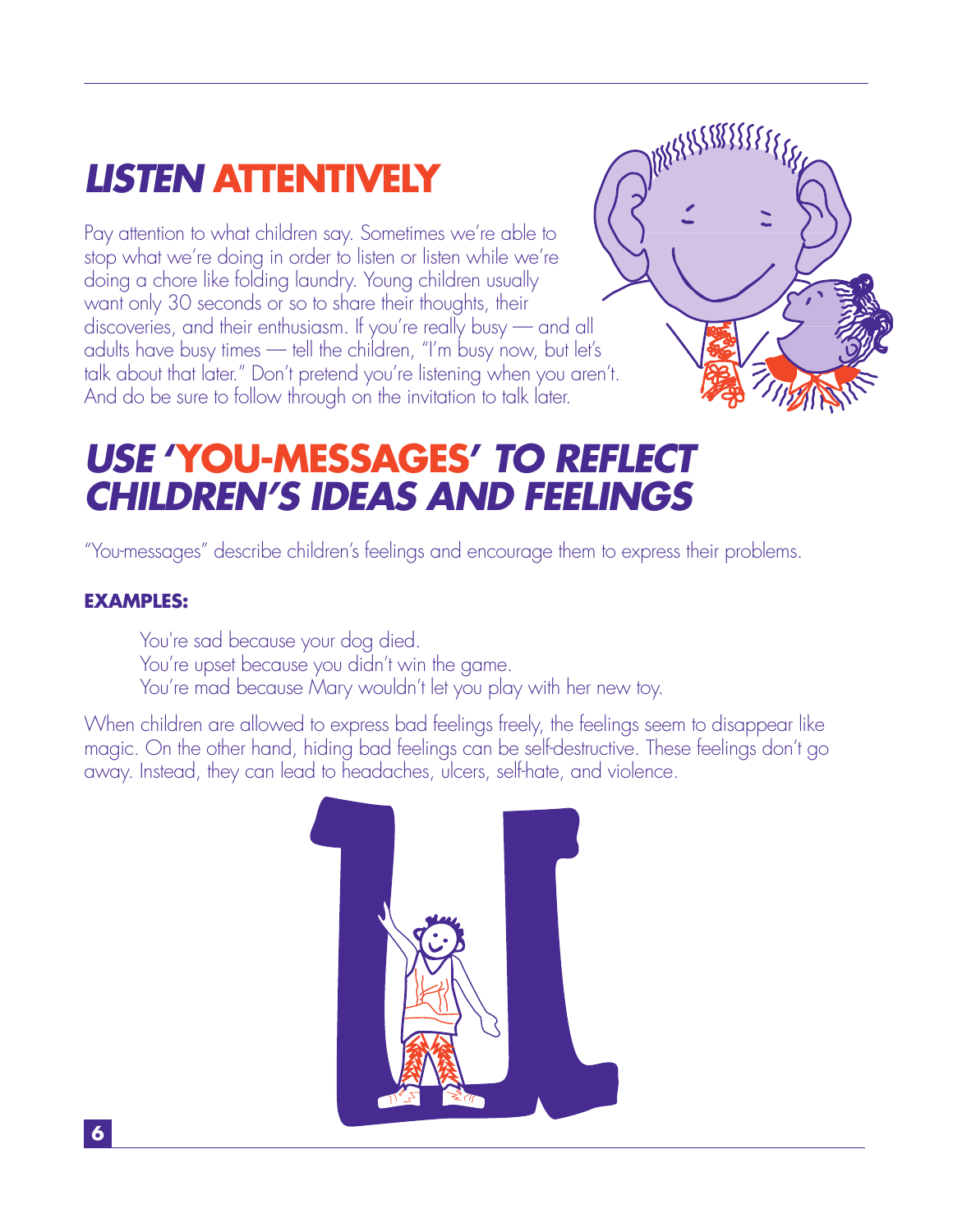# **DO SAY "DO"**

Try telling children what to do rather than what not to do. Using "DO" rather than "DON'T" may be difficult at first, but the improved relationships that result will make it well worth your thought and practice.

### **EXAMPLES:**

### **DON'T:**

Hold your coat so it Don't drag your coat on doesn't drag. The ground.

Carry the kitty gently. Don't squeeze the kitty.

Close the door softly, Don't slam the door.

Color on this page. Don't draw on the table.

### **REMEMBER:**

Use the same rules for talking with children as you use for talking with the most important people in your life.

please.

## **TALK WITH — NOT AT — CHILDREN**



Talking with children is a two-sided conversation. Talking at children is one-sided.

"Put on your raincoat," "You're going to spill that," and "You need a haircut" are examples of "talking at." Adults who talk at children may excuse themselves by saying that a small child cannot converse at an adult's level, but that isn't really the point.

No one — young children included — likes to be talked at. Try talking with young children and notice the results.

Talking with children and then listening to what they do have to say are valuable habits to form early. They pay big dividends when the children involved become teenagers.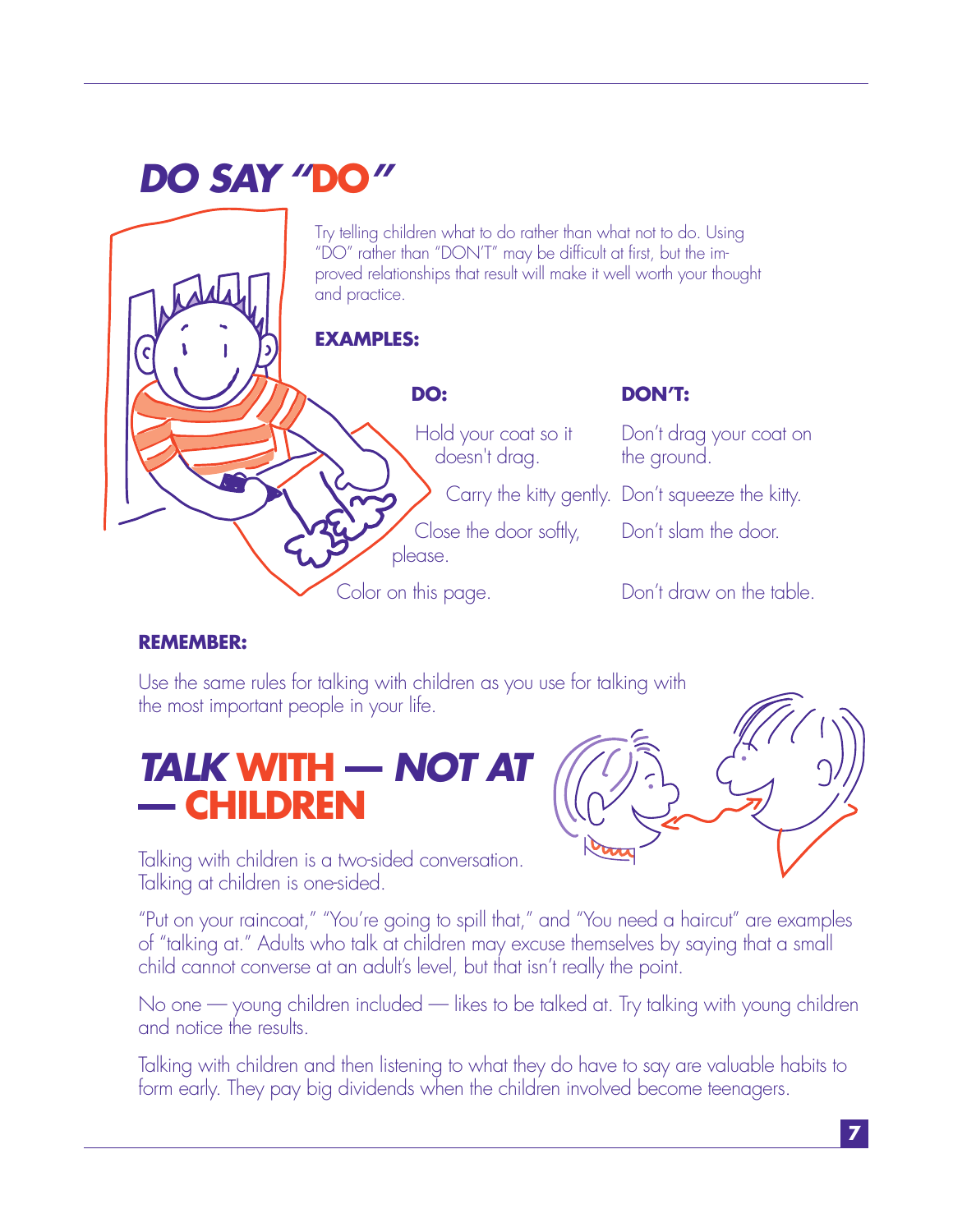### **USE 'I-MESSAGES' TO TALK ABOUT YOUR THOUGHTS AND FEELINGS**

"I-messages" are statements of fact about the speaker. They can tell children how their behavior is making the speaker feel. Since young children frequently do not know how their behavior can affect other people, "I-messages" are much better learning tools than "you-messages" when children misbehave. what

| <b>I-MESSAGE:</b>                                  | <b>YOU-MESSAGE:</b>         |
|----------------------------------------------------|-----------------------------|
| need help picking up now.                          | You sure made a mess.       |
| don't feel like reading a<br>story when I'm tired. | You're a pest.              |
| sure get upset when I see<br>mud on the floor.     | You ought to be<br>ashamed. |
| can't hear you with all that<br>screaming.         | You better shut up!         |
| don't understand                                   | You're dumb                 |

"I-messages" give children the responsibility for changing their own behavior. For example, if the adult says, "I see a little bit of dirt on your face," then the child has the responsibility to do something about the dirt.

Don't use "I-messages" to express your anger to young children. Hearing about an adult's anger causes young children to feel very upset and insecure.

Instead of expressing anger, try to use your "I-message" to express the emotion that you felt just before anger. For instance, if your Katy spilled her glass of milk during a company dinner, you may well have felt embarrassment before you felt anger. Do say, "I am really embarrassed." instead of, "I am really mad at you."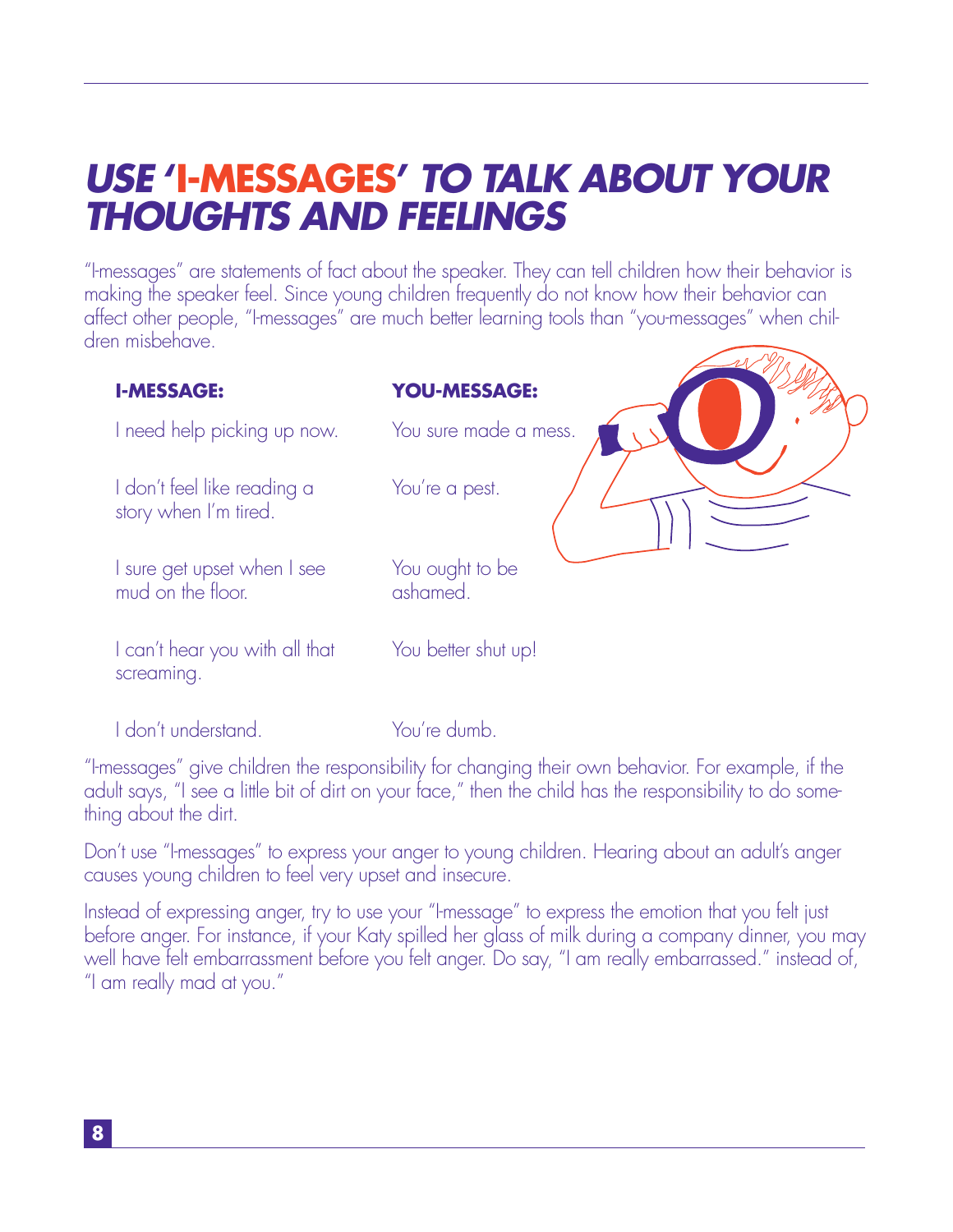# **MAKE SURE YOU HAVE AN AUDIENCE**

Make sure you have an audience before you start speaking. Since children — and many adults — can concentrate on only one thing at a time, call the child's name, then allow time for all eyes to focus on you before you begin speaking. This saves time, frustration, and repetition for all parties.



### **EXAMPLES:**

"Jill." (Wait until she stops playing in the sand and looks at you.) "You have 10 more minutes to play outside."

"Jack." (Wait until he stops throwing the ball and looks at you.) "Dinner will be ready in 15 minutes."

## **KEEP YOUR REQUESTS SIMPLE**

Young children do their best when they carry out one order at a time. They have a hard time remembering a series of requests, so the adults who communicate best with them are the ones who keep their requests simple.

Three-year-old Sarah would be confused if you said to her, "Go to your room and hang up your clothes, but first pick up your toys and put out the dog." Both Sarah and the dog might disappear outdoors because "put out the dog" is all Sarah remembers.

 Instead, separate your requests. Ask Sarah to pick up her toys. When that task is completed, ask her to put the dog outside. When the dog is out and Sarah is still in, ask her to hang up her clothes in her room.

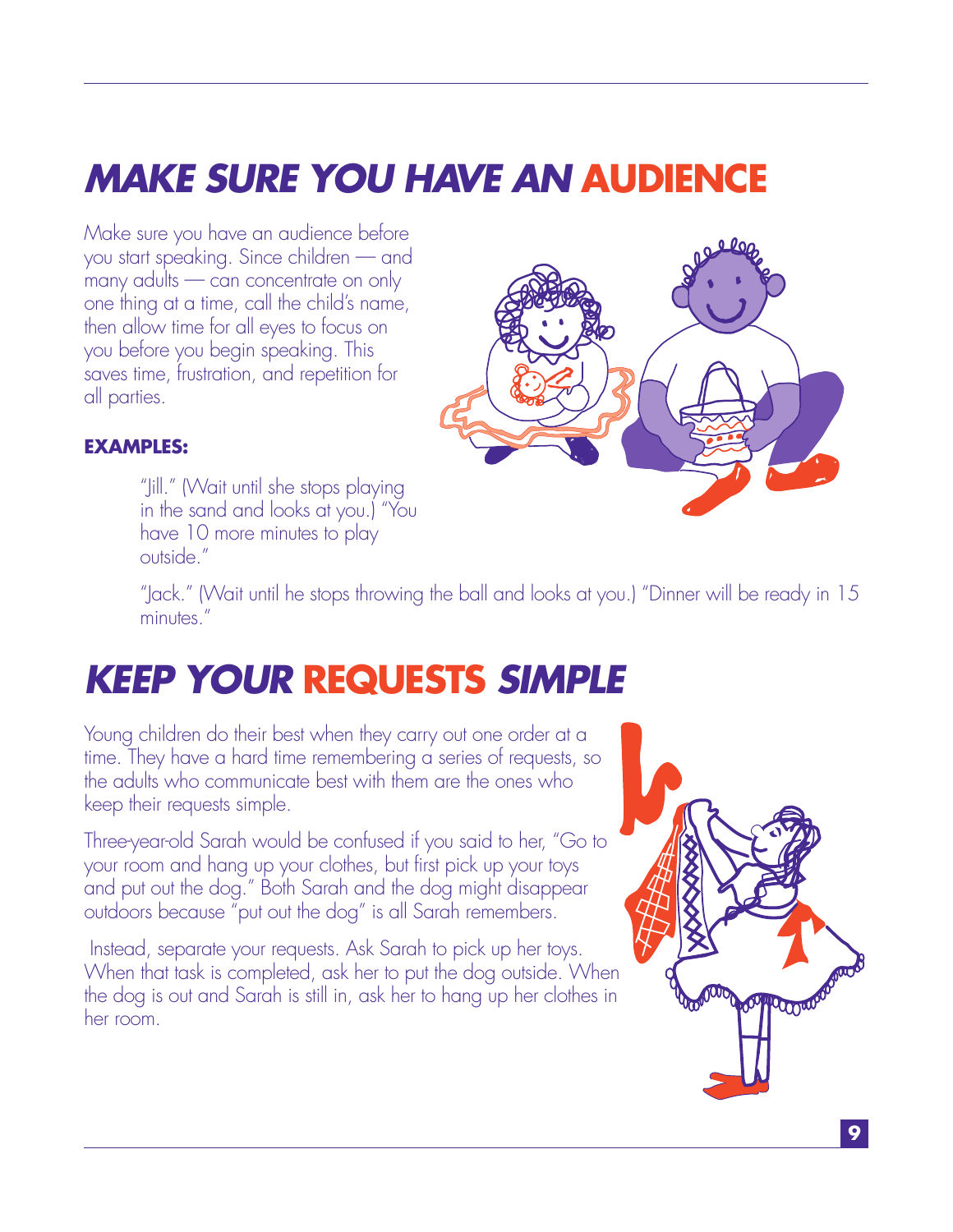### **MAKE YOUR IMPORTANT REQUESTS FIRMLY**

Make sure your tone of voice is a match for your message, especially when you are making important requests of young children. Speak firmly, and give children the reason for your request.

Remember, children can think about only one thing at a time. When they're playing, it's hard for them to shift their attention to you. They don't like being interrupted any more than you do when you're reading your newspaper.

Requests delivered in a wishy-washy manner let children think you don't really care whether they do as you asked them to do.



### **EXAMPLES:**

"Please put on your coats. Then we'll be ready for the bus," tells the children what you want and why.

> "Do you want to put on your coats now?" leaves the children thinking they have a choice when they may not, and it doesn't give them a reason for their action.

**10**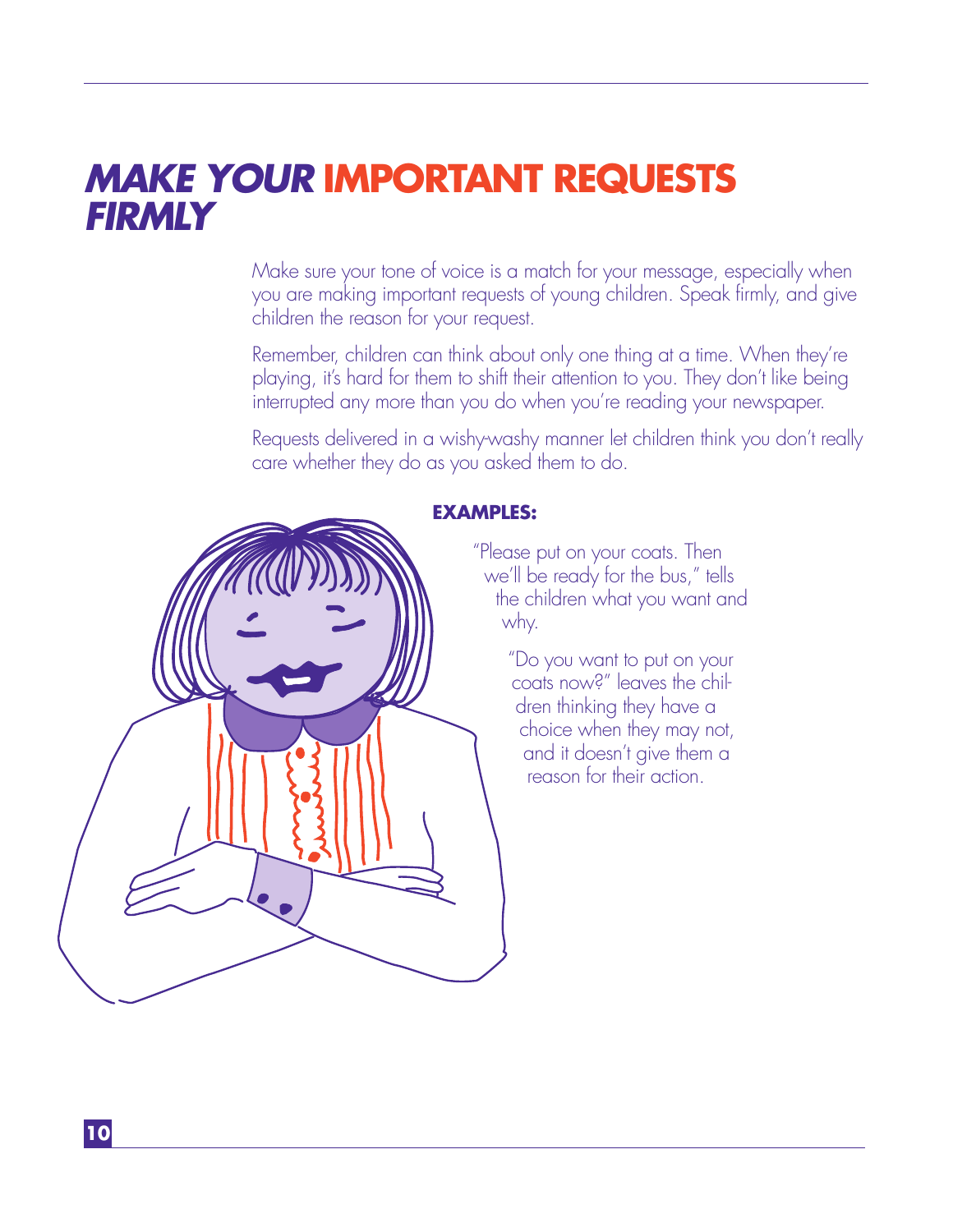

# **TALK AT EYE-LEVEL**

Eye contact improves communication. You may have to stoop or sit to be eye-to-eye with young children, but the results will justify your effort.

Adults don't always realize how they look to young children. In the eyes of a child, you may be a giant. Whatever you can do to minimize the distance and the difference in size will help improve your communications. After all, how well would you respond if a giant 10 feet tall glared down at you and shook her finger?

# **BE COURTEOUS**

Courteous children have courteous role models. The first step in teaching courtesy is being courteous.

Children learn by imitating the speech and behavior of the other people around them. Nagging a child to say "Please" isn't courteous. Saying "Please," "Thank you," and "You're welcome" to children — just as you would to adults — in the course of normal conversation sets the right example.

# **LET CHILDREN TELL THEIR STORIES**

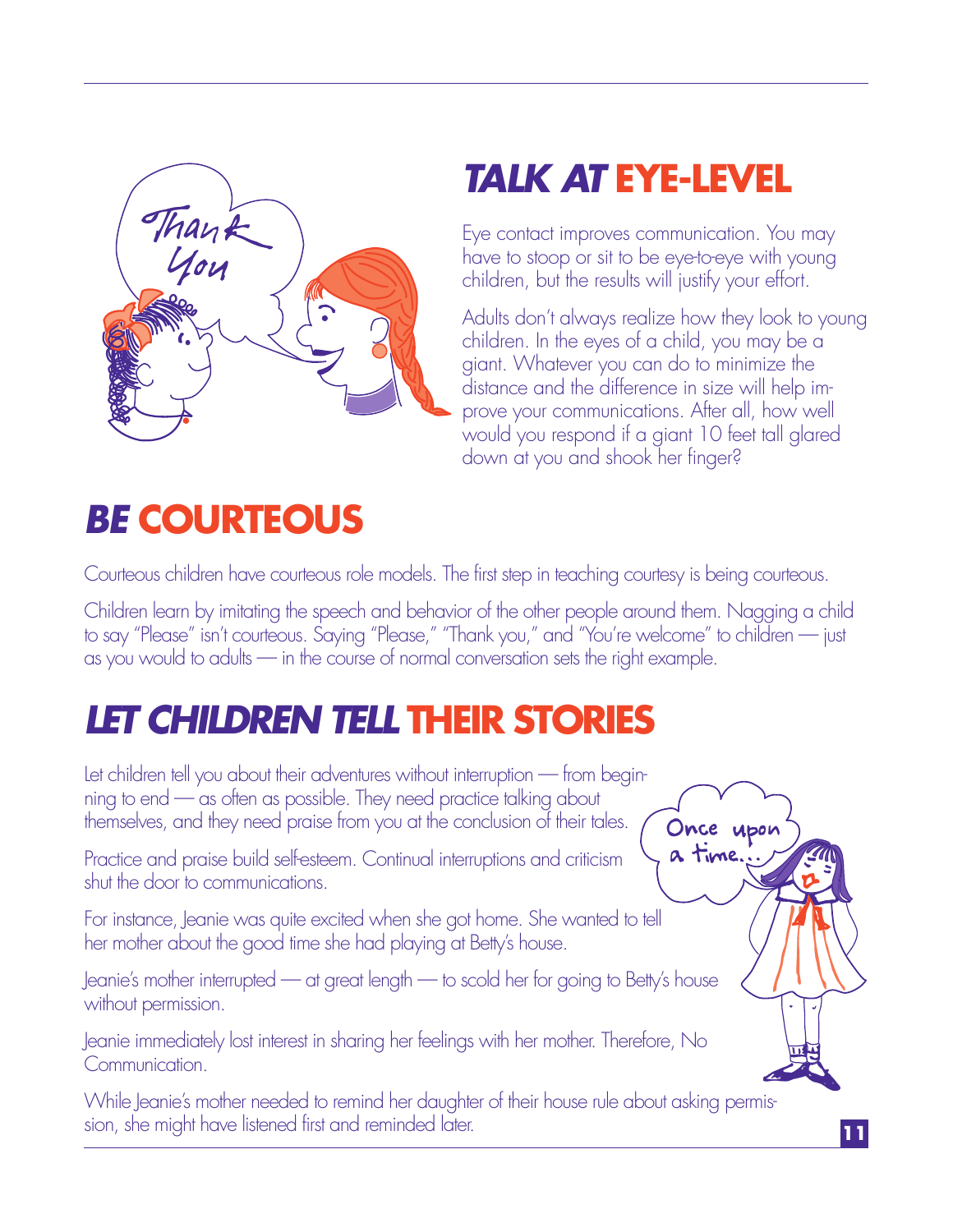### **SPEAK KINDLY**

Kind words bring happy results. Unkind words bring unhappy results.

Try to avoid unkind words that ridicule, shame, or label children. Being called "big babies" or "bad" makes children feel disliked. Worse, they may begin to dislike themselves and "live down" to such labels as "liar" OO or "thief."

Unkind words don't help. They only make matters worse.

Kind words, on the other hand, help children behave better, try harder, and achieve more. They communicate love and respect. They help create an atmosphere where problems can be discussed openly and understandings reached.

Suppose, for example, that a child has spilled his milk. You can say, "Don't be so clumsy! Look at the mess you made." unkind words which lead to unhappy results. Or you can take a deep breath and say, "Here's a sponge. Please help wipe up the milk." — kind words which lead to happy results.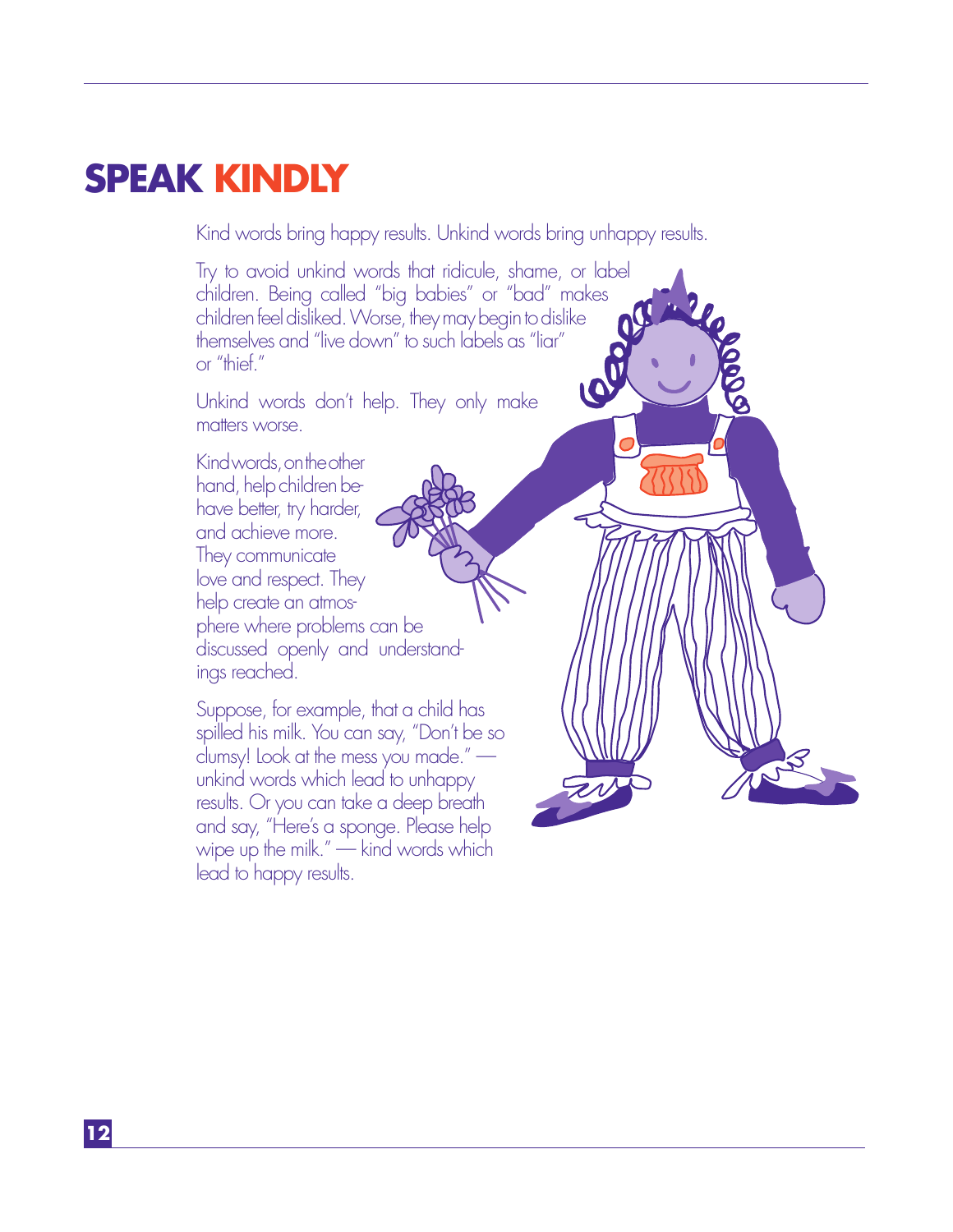# **SELF-TEST**

At this point, you may want to see how much you have learned about talking with young children. The self-test that follows is for your eyes and your eyes alone if you so choose. On the other hand, you may have made so much progress that you'll want to show everyone your **WINNING WAYS to Talk with Young Children.**

1. Translate these DON'Ts into DOs. (Tell children what they can do.)

### **DON'T:** DO:

Don't run in the store. Don't yell at me. Don't talk with your mouth full. Don't throw the ball in the house. Don't touch that.

2. Change the parents statements to "You-messages."

"You're mean. "I'm tired of \_\_\_\_\_\_\_\_\_\_\_\_\_\_\_\_\_\_\_\_\_\_\_\_ You let Terry stay listening to you \_\_\_\_\_\_\_\_\_\_\_\_\_\_\_\_\_\_\_\_\_\_\_\_

argue with me."

"I hate Paul." That is not work when the Paul." It's bad to hate people."

#### **CHILD PARENT YOU-MESSAGE**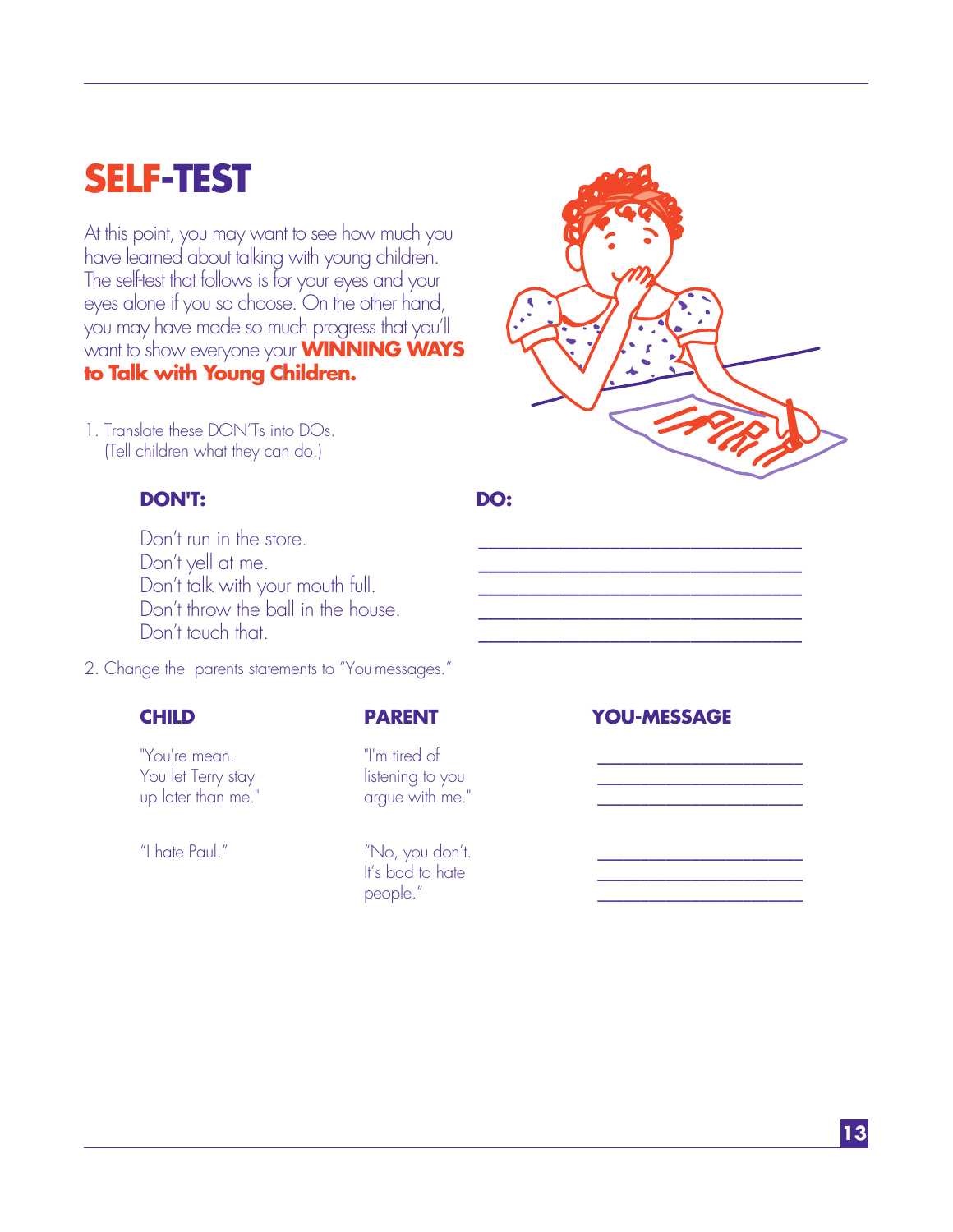3. Respond to the following situations with "I-messages."

Annie crossed the street to play without asking permission to go.

Billy dropped his toast and jelly face down on the brand new living room rug.

Janie's teacher reports that Janie got into a fight at kindergarten.

Rachel and Johnny jump around in the back seat of the car and begin to bicker as their mother is driving them to their grandmother's house.

4. Keep a record for one whole day of the way you respond to children when:

It's time for them to pick up their toys. You think they have watched enough TV. You take them to the supermarket. They try to interrupt you when you are very busy.

5. Estimate the number of times during the day that you say:

Yes. / No. Do. / Don't. Go ahead. / Stop. Please start. / Quit that. Try another activity. / Cut that out. What do you know about ...? / You know better.

6. Ask another person to tape record 10 minutes of your conversation with a child. Let it be at a time when you are not aware that you are being recorded.

Listen to the tape later and evaluate your tone of voice.

**14**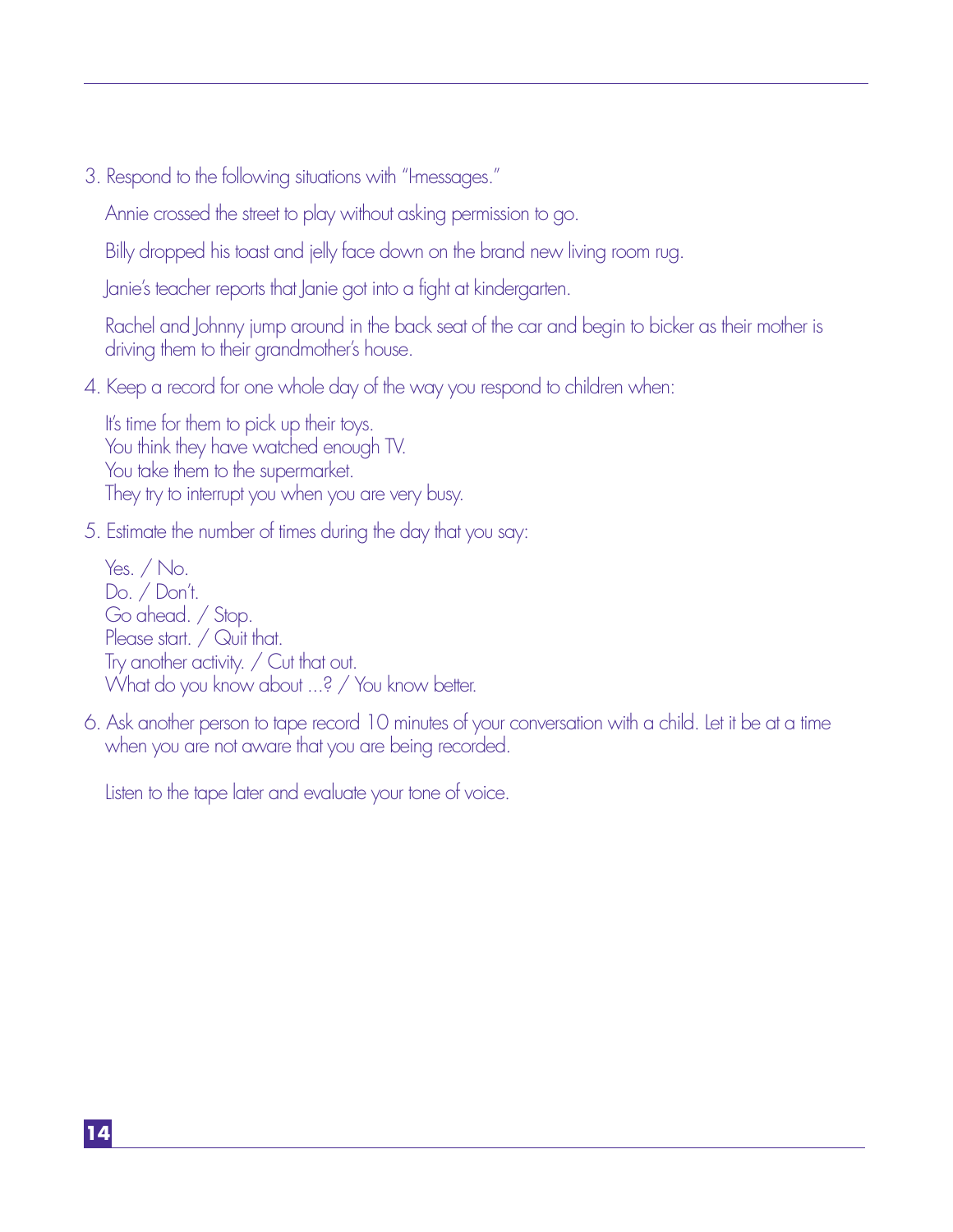

## **SCORESHEET**

Score yourself. Be kind ... give yourself credit for your efforts in the right direction. On the basis of your answers, enter your name in one of the following categories:

### **YOU HAVE VERY WINNING WAYS,**

**YOU'RE ON THE WINNING TRACK,**

### **YOU'RE TIED AT HALFTIME,**

**A LITTLE MORE EFFORT AND YOU'LL SCORE,**